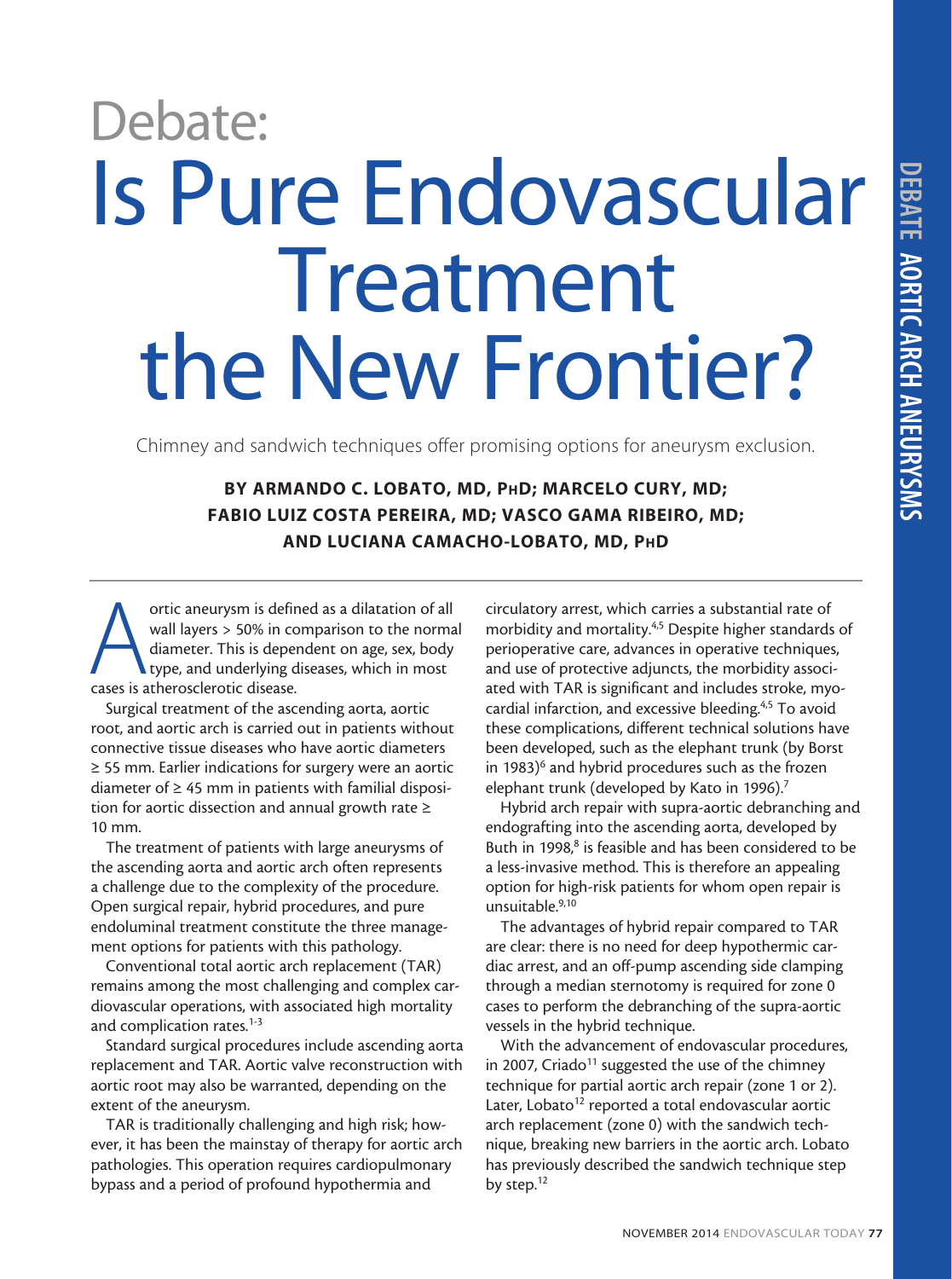

Figure 1. Total endovascular aortic arch replacement using the sandwich technique. CTA of an aortic arch with no adequate proximal landing zone (zone 0) (A). Six-month CTA follow-up (B).

Currently, fenestrated or branched endografts offer promising results in arch aneurysms (zone 1 and 2). However, these techniques are complex, technically challenging, and expensive, and all of the available endografts are still under multicenter investigational device exemption.<sup>13-16</sup>

The alternative, using standard endografts, is the chimney technique (zones 1 and 2) or the sandwich technique (zone 0), which is becoming more common as more promising results are shown.<sup>11,12,17</sup>

In our institution, a prospective study was conducted of all consecutive patients undergoing endovascular repair of complex aortic arch aneurysms (zone 0) with the sandwich technique between January 2010 and May 2014 (Figure 1). In the observation period, 11 patients underwent total endovascular aortic arch replacement with the sandwich technique.<sup>17</sup>

The 30-day survival rate was 90%. One patient died from complications related to an ischemic myocardial infarction.17

There were two late deaths (> 30 days) in our series (18% of the cases), one of which was considered procedure-related. One patient with previous aortoesophageal fistula died from pulmonary complications 4 months postprocedure. The other death was due to concomitant thoracoabdominal aortic aneurysms; the patient died during attempted elective thoracic aneurysm repair in a different hospital 6 months after the sandwich technique.<sup>17</sup>

The sandwich technique offers a safe option to treat zone 0 without deep hypothermic cardiac arrest and

without sternotomy. The 30-day mortality rate for the sandwich technique demonstrated promising results compared to hybrid procedures and TAR (with different ranges): sandwich, 9%<sup>17</sup>; hybrid procedures, 11.9%<sup>18</sup>; and TAR, 3.9% to  $16\%$ ,<sup>19</sup> respectively.

Stroke is the biggest concern related to aortic arch aneurysm repair, and different techniques show significant, varying rates of stroke: 2.4% in TAR<sup>19</sup> and 6.6% for hybrid repairs.<sup>20</sup> Using the sandwich technique, we had one case of fully reversible transient ischemic attack (9%) during the first months of the study, suggesting the effects of a learning curve.<sup>17</sup>

Spinal cord ischemia (SCI) is a devastating complication with a severe negative impact on health-related quality of life, lifestyle, and late survival rates. Overall, SCI (paraplegia, paraparesis, or transient lower extremity weakness) has been reported in  $0.4\%^{21}$  to  $8.8\%^{22}$  of patients undergoing open surgical repair, up to 24%<sup>23</sup> in hybrid procedures, and 7.7%<sup>24</sup> in chimney procedures.

There were no cases of SCI reported with the sandwich technique, which might be due to the use of protective measures (cerebrospinal fluid drainage) and microchannels developing between the parallel self-expandable covered stents and the endografts, which help maintain the blood supply to the intercostal arteries during the first month of follow-up.17

Two patients (18.1%) had endoleaks detected intraoperatively on the completion angiogram: one type I and one type II. The type I endoleak was successfully managed during the main procedure with the deployment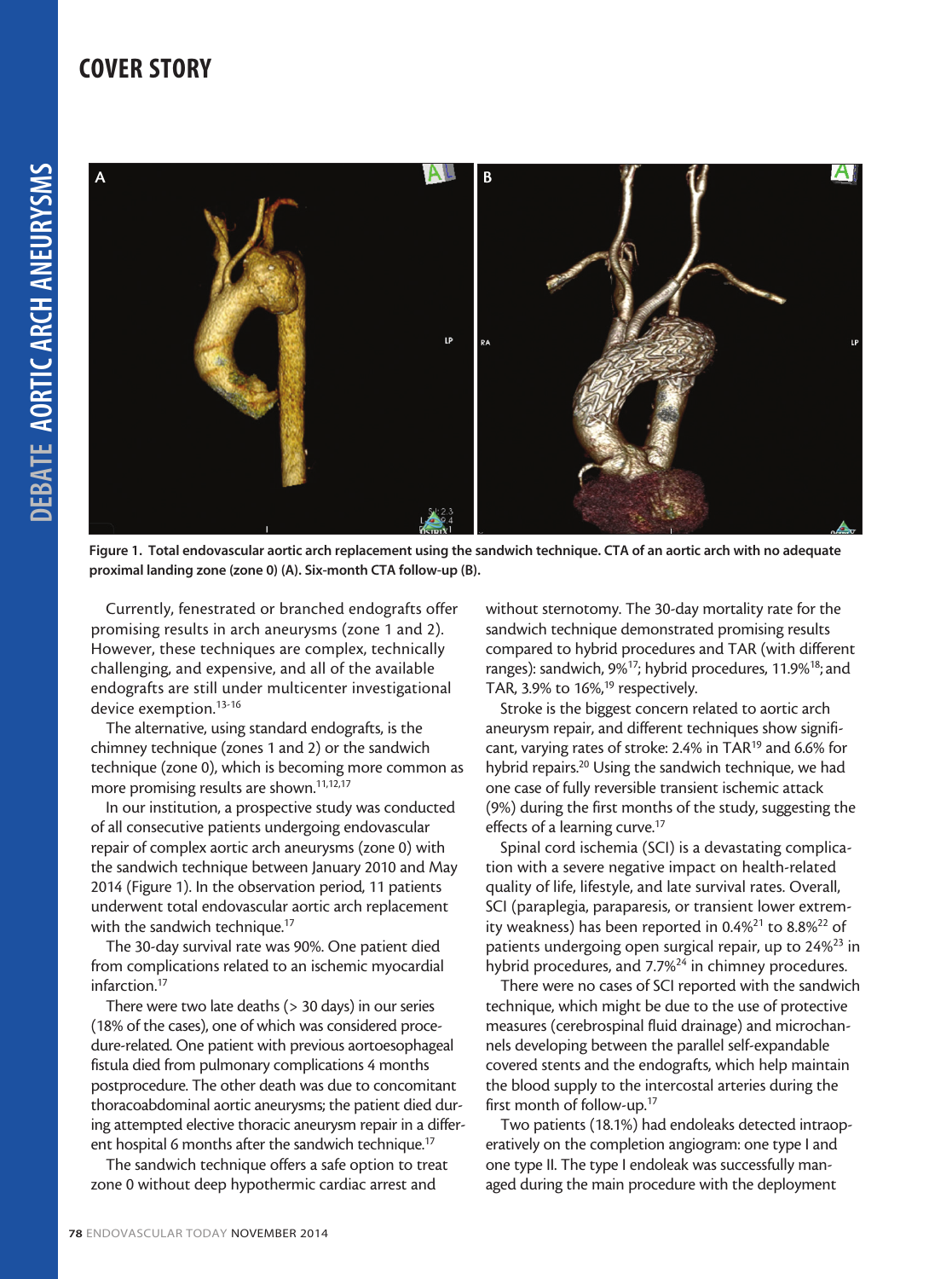| TABLE 1. PUBLISHED SERIES IN THE LITERATURE FOR AORTIC ARCH ANEURYSMS |             |              |                  |            |                      |
|-----------------------------------------------------------------------|-------------|--------------|------------------|------------|----------------------|
| Author                                                                | <b>Type</b> | No. of Cases | 30-Day Mortality | Stroke/TIA | Spinal Cord Ischemia |
| Kouchoukos NT et al <sup>25</sup>                                     | Open        | 69           | 5(7.2%)          | $1(1.4\%)$ | $1(1.4\%)$           |
| Coselli JS et al <sup>26</sup>                                        | Open        | 38           | 7(18.4%)         | 2(5.3%)    | $1(2.6\%)$           |
| Beaver TM et al <sup>27</sup>                                         | Open        | 14           | 2(14.3%)         | $1(7.1\%)$ | 2(14.3%)             |
| Massimo CG et al <sup>20</sup>                                        | Open        | 34           | 5(14.7%)         | $0(0\%)$   | 3(8.8%)              |
| Safi HJ et al <sup>28</sup>                                           | Open        | 1193         | 111 (9.3%)       | 36 (3.0%)  | NR                   |
| Okita Y et al <sup>29</sup>                                           | Open        | 423          | 19 (4.5%)        | 14 (3.3%)  | <b>NR</b>            |
| Uchida N et al <sup>30</sup>                                          | Hybrid      | 58           | 1(1.7%)          | $2(3.4\%)$ | $2(3.4\%)$           |
| Kotelis D et al <sup>31</sup>                                         | Hybrid      | 88           | 17 (19.3%)       | $3(3.4\%)$ | $1(1.1\%)$           |
| Chiesa R et al <sup>23</sup>                                          | Hybrid      | 179          | 18 (10.1%)       | $6(3.4\%)$ | $2(1.1\%)$           |
| Holt PJ et $al^{32}$                                                  | Hybrid      | 78           | 6(7.7%)          | $5(6.4\%)$ | 3(3.8%)              |
| Canaud L et al <sup>33</sup>                                          | Hybrid      | 44           | 9(20.5%)         | $3(6.8\%)$ | 2(4.5%)              |
| Czerny M et al <sup>34</sup>                                          | Hybrid      | 27           | $2(7.4\%)$       | <b>NR</b>  | <b>NR</b>            |
| Chan YC et al <sup>35</sup>                                           | Hybrid      | 16           | $0(0\%)$         | 3(18.8%)   | $0(0\%)$             |
| Melissano G et al <sup>36</sup>                                       | Hybrid      | 143          | 6(4.2%)          | 4(2.8%)    | 4(2.8%)              |
| Mangialardi N et al <sup>37</sup>                                     | Chimney     | 26           | $1(3.8\%)$       | 3(11.5%)   | 2(7.7%)              |
| Moulakakis K et al <sup>38</sup>                                      | Chimney     | 124          | $6(4.8\%)$       | 5(4%)      | $2(1.6\%)$           |
| Haulon S et al <sup>16</sup>                                          | Branched    | 38           | 5(13.2%)         | 6(15.8%)   | 1(2.6%)              |
| Lobato AC, Cury M <sup>17</sup>                                       | Sandwich    | 11           | $1(9.1\%)$       | $1(9.1\%)$ | $0(0\%)$             |
| Abbreviation: NR, not reported; TIA, transient ischemic attack.       |             |              |                  |            |                      |

of a proximal thoracic endograft. The type II endoleak sealed spontaneously after a 30-day CT scan. Over a mean follow-up of 9 months, one (9%) late type III endoleak was encountered, due to device migration noted previously at 3-month follow-up. It was effectively treated with a thoracic stent graft deployed inside the aortic arch.<sup>17</sup> The overall rate of endoleaks was up to 26% in hybrid procedures<sup>38</sup> and 18.5% for the chimney technique.<sup>39</sup> Each approach has shown different technical advantages as well as complications, as shown in Table 1.

Over the past 27 years, technical development of both open surgery and endovascular intervention has undoubtedly made the treatment of an ever-growing percentage of patients possible, including those at high surgical risk and not previously considered surgical candidates.

The sandwich technique is safe and effective in aneurysm exclusion and target vessel revascularization, especially for proximal aortic arch aneurysms (zone 0), improving outcomes with sustained durability in midterm follow-up.  $\blacksquare$ 

*Armando C. Lobato, MD, PhD, is a vascular and endovascular surgeon, Director of the São Paulo Vascular & Endovascular Institute (ICVE-SP) and Professor at the* 

*Translational Medicine Research Program, Federal University of São Paulo (UNIFESP-EPM) in São Paulo, Brazil. He has stated that he has no financial interests related to this article. Dr. Lobato may be reached at 55 11 996127343; aclobato@icve.com.br.*

*Marcelo Cury, MD, is a vascular and endovascular surgeon with São Paulo Vascular & Endovascular Institute (ICVE-SP) and Research Fellow at Federal University of São Paulo (UNIFESP-EPM) in São Paulo, Brazil. He has stated that he has no financial interests related to this article.* 

*Fabio Luiz Costa Pereira, MD, is a vascular and endovascular surgeon with Hospital Metropolitano in Vitoria, ES, Brazil. He has stated that he has no financial interests related to this article.* 

*Vasco Gama Ribeiro, MD, is a vascular and endovascular surgeon with Hospital Vil Nova de Gaia in Porto, Portugal. He has stated that he has no financial interests related to this article.* 

*Luciana Camacho-Lobato, MD, PhD, is with Internal Medicine, São Paulo Vascular & Endovascular Institute (ICVE-SP) and is Adjunct Professor, Department of Medicine, Federal University of São Paulo (UNIFESP-EPM) in São Paulo, Brazil. She has stated that she has no financial interests related to this article.*